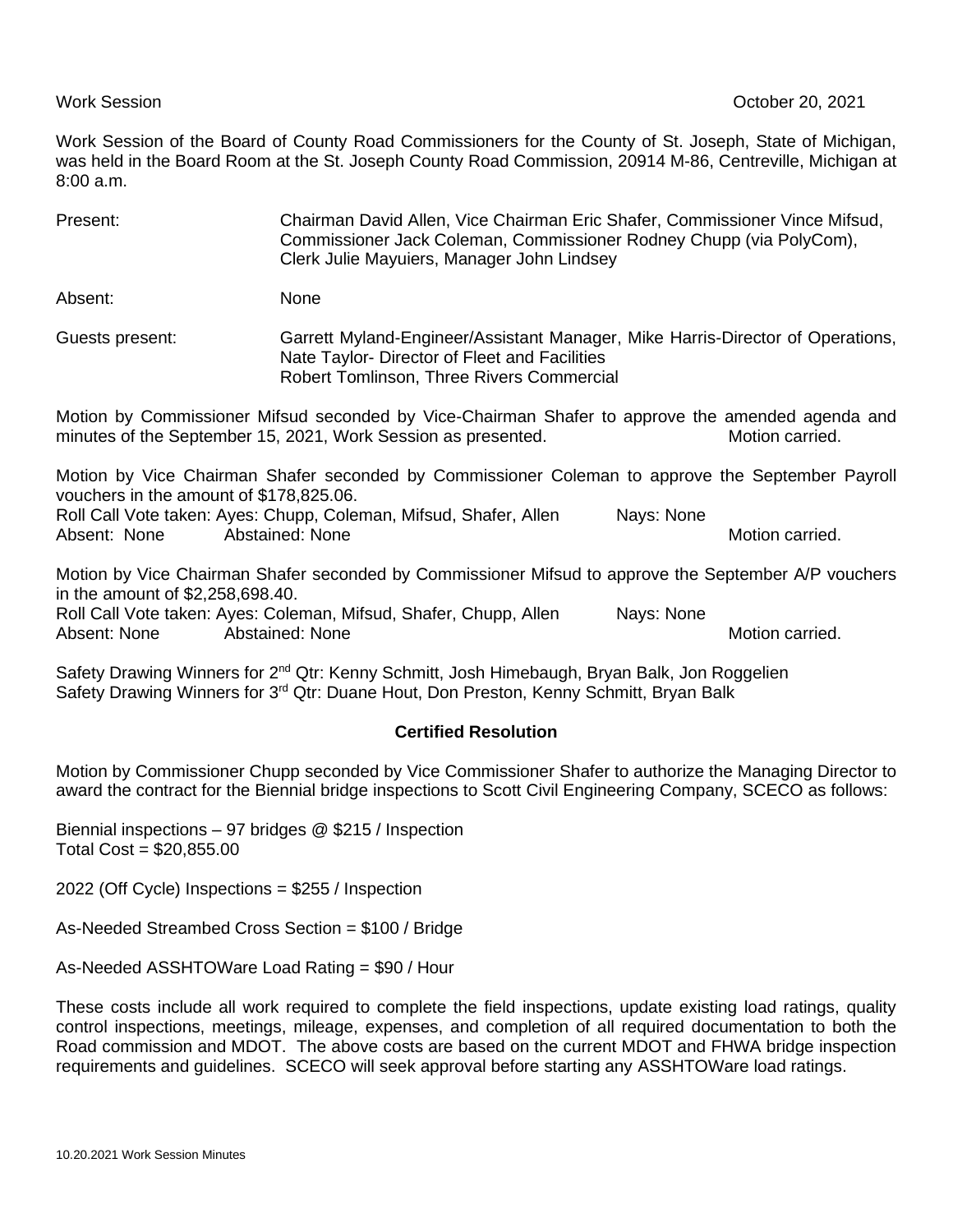Roll Call Vote Ayes: Misfud, Shafer, Chupp, Coleman, Allen Nays: None<br>Absent: None Abstained: None Abstained: None **Abstained:** None **Abstained**.

I, Julie A. Mayuiers, Clerk of the Board of County Road Commission of the County of St. Joseph, State of Michigan, hereby certify that the above is a true and correct copy as recorded in the minutes of the meeting of October 20, 2021.

Julie A. Mayuiers Clerk of the Board

## **CERTIFIED RESOLUTION**

Motion by Commissioner Coleman seconded by Commissioner Mifsud to purchase One (1) 2022 John Deere 410-L backhoe from Westside Tractor Sales through Sourcewell; in the amount of \$131,333.60 (One Hundred Thirty One Thousand Three Hundred Thirty-Three Dollars and 60/100).

Roll Call Vote Ayes: Shafer, Chupp, Coleman, Mifsud, Allen Nays: None Absent: None **Abstained: None** Motion carried.

I, Julie A. Mayuiers, Clerk of the Board of County Road Commissioners of the County of St. Joseph, do hereby certify that the above is a true and correct copy as recorded in the minutes of the meeting of October 20, 2021.

Julie A. Mayuiers

Julie A. Mayuiers Clerk of the Board

## **CERTIFIED RESOLUTION**

Motion by Commissioner Coleman seconded by Commissioner Chupp to purchase One (1) 2022 John Deere 644-L loader from Westside Tractor Sales through Sourcewell; in the amount of \$285,519.92 (Two Hundred Eighty Five Thousand Five Hundred-Nineteen and 92/100).

Roll Call Vote Ayes: Chupp, Coleman, Mifsud, Shafer, Allen Nays: None<br>Absent: None Abstained: None Abstained: None **Motion Carried.** Abstained: None

I, Julie A. Mayuiers, Clerk of the Board of County Road Commissioners of the County of St. Joseph, do hereby certify that the above is a true and correct copy as recorded in the minutes of the meeting of October 20, 2021.

Eulie A. Mariniers

Julie A. Mayuiers Clerk of the Board

Commissioners Comments:

Chupp: (Had excused himself from the meeting at this time)

Shafer: Again, the staff is doing an awesome job, keep it up.

Coleman: Nothing

10.20.2021 Work Session Minutes Mifsud: He has heard that the Colon roundabout is being torn up by farmers and asked that someone take a look at it. He attended the Commissioners conference earlier this month in Traverse City and it was a great experience and encouraged anyone that has not attended to try and do so in the future. They went over the

Julie A. Mayuiers